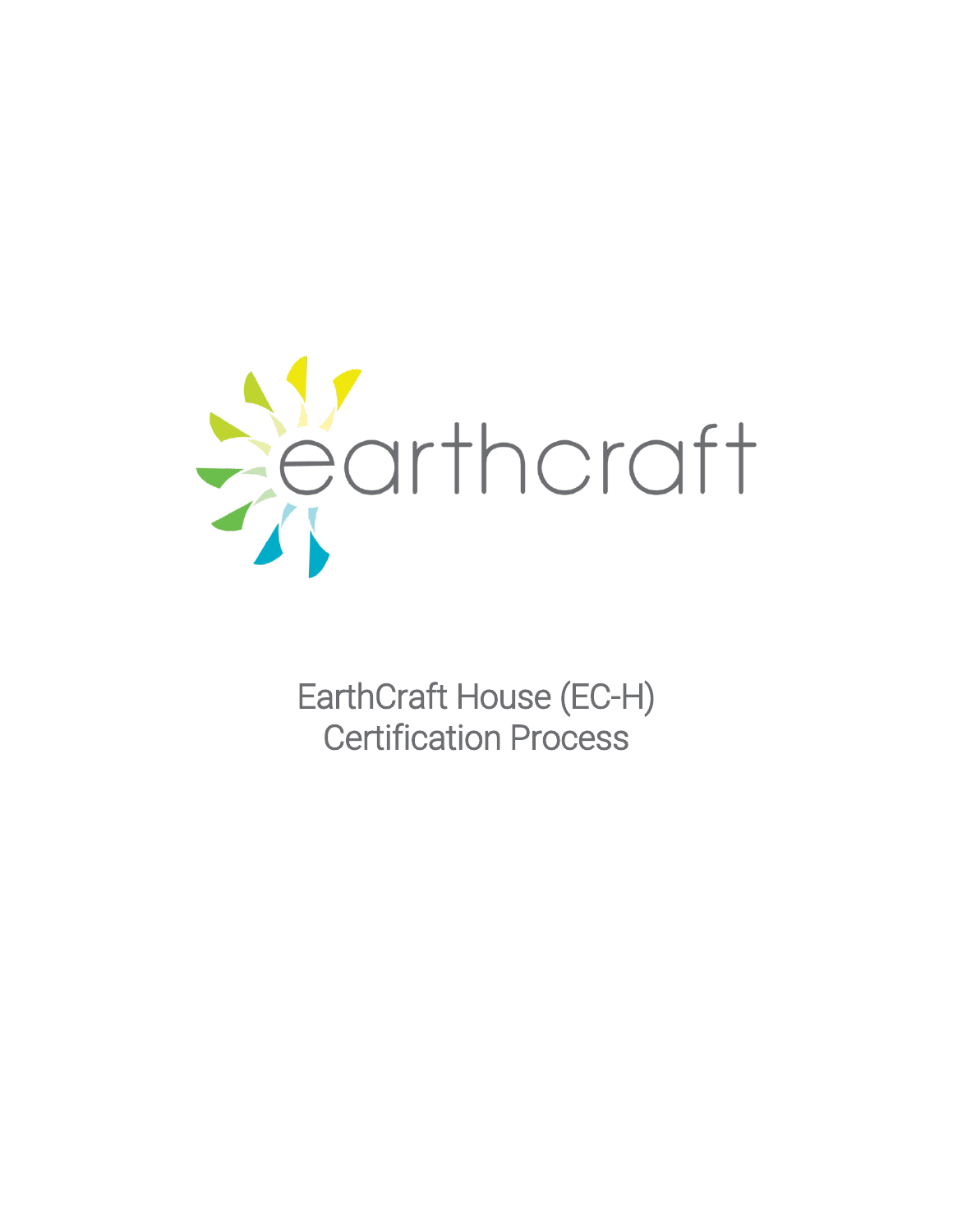# **Steps to EC-H Certification**

#### Process Overview

The EC Builder and ECTA are the two main points of contact during the certification process. All EarthCraft Builders (EC Builder) and EarthCraft Technical Advisors (ECTA) must follow a specific project process in order to certify and verify EarthCraft House projects. All EarthCraft Builders working on their first EarthCraft project are also required to participate in an EarthCraft Design Review with an EarthCraft Technical Advisor.

# 1. Project Registration

To officially begin an EarthCraft House project, each project must be registered with EarthCraft prior to the PreDrywall Inspection. Online project registration for EC-H i[s available here.](https://www.tfaforms.com/4601285) The registration fee is nonrefundable and does not guarantee the project will be certified. Fees paid online are \$150, while projects paying by mail are \$200 per project.

Production builders planning to complete more than 10 homes a month should call EarthCraft prior to registering their projects to discuss the potential for volume discount pricing.

# 2. Project Information Submittal

Each EarthCraft House project must be inspected by an ECTA throughout the construction project. The EC Builder must contract with an ECTA. The project information submittal step provides the information necessary for subsequent steps in the process.

# 3. Preliminary Energy Model

After receiving a complete Project Information Submittal package from the EC Builder, the ECTA will perform a preliminary energy model and provide the results to the EC Builder.

### 4. Design Review

The Design Review is an opportunity to identify project goals and look carefully at the house and site plans and determine how the EarthCraft program can be best applied to meet the project goals. The EarthCraft worksheet and energy modeling results will be used to guide the discussion.

#### Overview

The Design Review must be conducted on the first project the EC Builder intends to build to EarthCraft specifications. The Design Review must also be conducted on each initial project with which the EC Builder teams with a new ECTA. The Design Review is optional for projects thereafter at the request of the EC Builder, ECTA or EarthCraft Program Manager. EC Builders are encouraged to request a design review when starting a new subdivision of homes or building product line, after having significant staff or subcontractor turnover and when updating building practices to ensure all parties are on the same page for tracking EarthCraft certification.

#### Scope

During the Design Review, the EC Builder and ECTA should discuss the program requirements for home specifications, documentation and submittal timelines, inspection visits and testing, fees and payment timelines, and communication strategies. The EC Builder and ECTA will review the house plans for project goals and EarthCraft criteria incorporation. If available, the EC Builder and ECTA may also work with the energy model to identify optimum building strategies and systems for maximizing energy performance while minimizing construction costs. EarthCraft encourages EC Builders to invite other project team members to participate in the